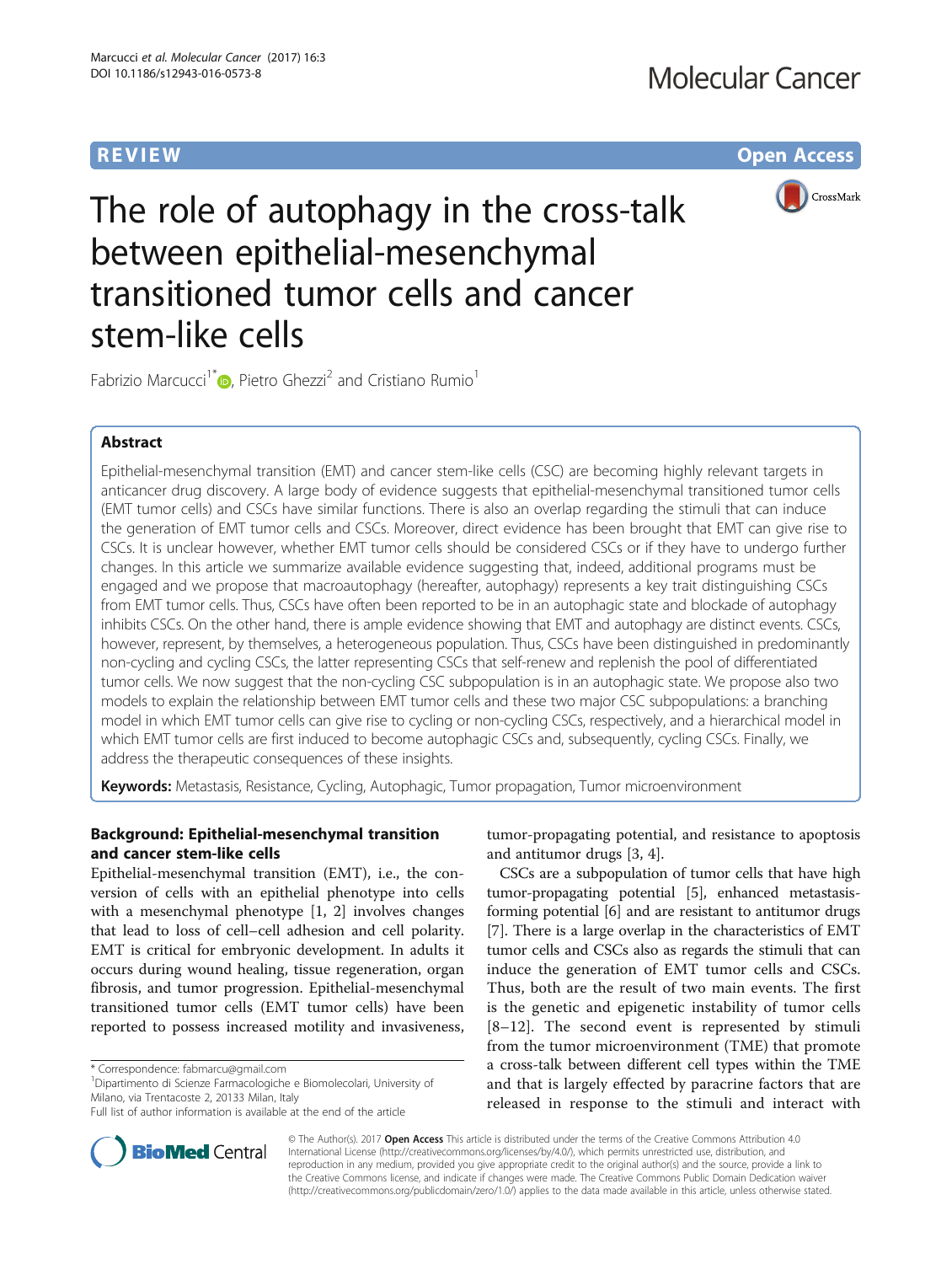their corresponding receptors on tumor cells [\[13](#page-5-0)–[15](#page-5-0)]. Ligand-receptor pairs like hepatocyte growth factor/c-MET, transforming growth factor (TGF)-β/TGF-β receptor, interleukin-6 (IL-6)/IL-6 receptor, platelet-derived growth factor (PDGF)/PDGF receptor (PDGFR), epidermal growth factor (EGF)/EGF receptor, fibroblast growth factor (FGF)/FGF receptor (FGFR), Gas6/AXL, WNT/ Frizzled, Hedgehog/Smoothened and Notch ligands/ Notch are examples of paracrine factors and receptors that have been shown to promote the induction of both EMT and CSCs [\[7, 15](#page-5-0)–[20\]](#page-6-0). Eventually, direct evidence has been brought showing that EMT can give rise to CSCs. Thus, induction of EMT in immortalized human mammary epithelial cells through the ectopic expression of EMT-promoting transcription factors resulted in the acquisition of mesenchymal traits and expression of stem-cell markers [[21\]](#page-6-0). These cells had an increased ability to form mammospheres, a property associated with epithelial stem cells [[21\]](#page-6-0). Further demonstrating the close linkage between EMT and CSCs, it was shown that down-regulation of the receptor tyrosine kinase AXL reversed EMT in human epithelial cells and breast CSCs attenuating self-renewal and restoring chemosensitivity of breast CSCs [\[16](#page-5-0)].

Given the multiplicity of genetic and environmental stimuli that are at the origin of EMT and CSCs, it is not surprising that a large number of overlapping intracellular signaling pathways have been reported to be involved in the induction of both. Intracellular signaling hubs like focal adhesion kinase and SRC, pathways like phosphoinositide 3-kinase–AKT–mechanistic target of rapamycin, RAF-RAS-mitogen-activated protein kinase, transcription factors like small mother against decapentaplegic (SMAD), nuclear factor kappa-light-chain-enhancer of activated B cells (NF-κB), signal transducer and activator of transcription (STAT) 3, and reactive oxygen species have been shown being involved in the induction of EMT and CSCs [[7, 15,](#page-5-0) [22](#page-6-0)–[26](#page-6-0)].

Given the great similarity between the functions, inducing stimuli and intracellular signaling pathways of EMT tumor cells and CSCs, and the observation that EMT can give rise to CSCs, one is led to ask whether EMT tumor cells are identical to CSCs. Answering this question has considerable translational relevance, because EMT and CSCs have become important targets in drug discovery and several anti-EMT and anti-CSC compounds are now in active clinical development [\[15](#page-5-0), [27](#page-6-0)].

# Main text

# Differences between EMT tumor cells and CSCs

While EMT tumor cells and CSCs are induced by similar stimuli and apparently discharge similar tasks, there is now considerable evidence suggesting that the two cell types are distinct and may represent different stages of a tumor cell dedifferentiation process. Thus, salinomycin, a natural, fused polypyran ionophore, is a widely used anti-coccidiosis agent. It was found to have anti-CSC activity in a chemical screen designed to discover compounds toxic for breast CSCs [\[28](#page-6-0)]. In head and neck squamous cell carcinoma stem cells, salinomycin significantly inhibited sphere forming-capability, repressed the expression of CSC markers and reduced invasiveness of CSCs [[29](#page-6-0)]. On the other hand, salinomycin induced the expression of EMT markers and decreased expression of E-cadherin, a hallmark trait of epithelial tumor cells. Thus, salinomycin appears to inhibit CSCs while, at the same time, promoting EMT. Unfortunately, several different mechanisms of action have been ascribed to salinomycin and, therefore, no conclusion can be drawn as to the signaling pathway(s) or factor(s) dictating this switch.

Other work has shown that the homeobox transcription factor paired related homeobox 1 (Prrx1) can be such a switch factor. Prrx1 induced EMT in cooperation with the other transcription factor Twist1, conferring migratory and invasive properties [\[30\]](#page-6-0). Loss of Prrx1, on the other hand, was required for cancer cells to metastasize and acquire CSC properties and markers. Importantly, this article showed that, contrarily to common knowledge, functions of EMT tumor cells and CSCs are not coincident. Rather, EMT tumor cells were shown to have migratory and invasive properties, while CSCs metastasized.

It has also been reported that tumor cell subpopulations expressing a strong epithelial gene program are enriched in highly metastatic CSCs, while subpopulations with stable mesenchymal traits (i.e. EMT tumor cells) are impoverished in CSCs, confirming that EMT tumor cells and CSCs are functionally and phenotypically separate entities [\[31\]](#page-6-0). The same study showed that both tumor cell subpopulations cooperate so that nonmetastatic cells promote the escape of metastatic cells for metastatic colonization. These results, as well as the previous ones, while suggesting that EMT tumor cells and CSCs are indeed separate entities, do not exclude the possibility that they are developmentally related.

A further turn of complexity to this picture was introduced by the observation that CSCs themselves can undergo an EMT [\[32](#page-6-0)]. In fact, in cell lines derived from oral and skin carcinomas, EMT occurred within the CD44<sup>high</sup> CSC fraction resulting in two CSC phenotypes, one predominantly epithelial with high expression of epithelial specific antigen (ESA), and another with EMT tumor cell characteristics and low expression of ESA. CSCs could switch between these two phenotypes with EMT tumor cells being relatively quiescent [[33](#page-6-0)].

A dichotomy between EMT tumor cells and CSCs has also been confirmed in samples of different subtypes of breast cancers from tumor patients [\[34\]](#page-6-0). A method for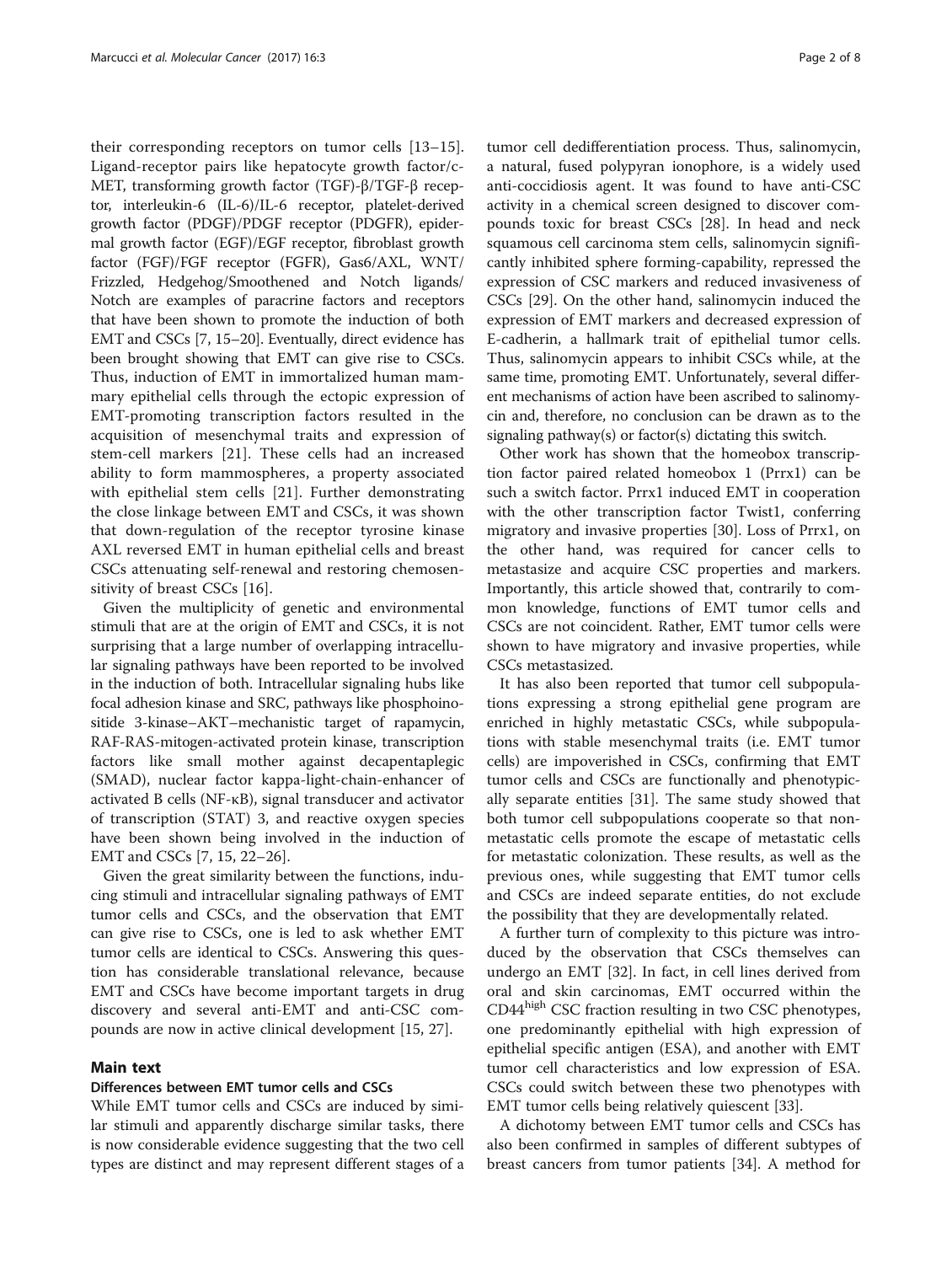scoring transcriptomic EMT signatures in different types of cancer showed that tumors of predominantly mesenchymal phenotype do not always show resistance to chemotherapy and suggested that it is the CSC phenotype, rather than the EMT phenotype that engenders drug resistance [[35](#page-6-0)].

Overall, there is now considerable evidence that EMT tumor cells and CSCs are neither phenotypically nor functionally identical. Some of the reports that have been discussed suggest even that EMT tumor cells and CSCs are two (de)differentiation pathways that can cross each other, but are, nevertheless, distinct. This is in apparent contrast with the commonly held view that EMT can lead to the generation of CSCs and that EMT tumor cells and CSCs exert largely overlapping tasks.

# Autophagy as a key trait that distinguishes CSCs from EMT tumor cells

In addition to the differences that have been discussed above, we propose that also macroautophagy (herein, autophagy) [[36\]](#page-6-0) is a key trait that distinguishes CSCs from EMT tumor cells. Autophagy is an adaptive catabolic process of cells that stop dividing and enter quiescence, and occurs in response to different forms of environmental stress, including nutrient deprivation, growth factor depletion, and hypoxia [[36\]](#page-6-0). Autophagy involves the delivery of cytoplasmic cargoes sequestered inside double-membrane vesicles to lysosomes. Autophagosomes are then formed and this is where the captured material is degraded. This process of self-digestion provides nutrients to maintain vital cellular functions during fasting and other forms of stress. Autophagy has a suppressor role in initial steps of tumorigenesis, but has a prosurvival effect in established tumors by allowing tumor cells to cope with environmental and therapy-induced stress [[36](#page-6-0)].

CSCs have often been reported to be in an autophagic state [\[37](#page-6-0)–[39\]](#page-6-0) and blockade of autophagy reduces their activity [[40\]](#page-6-0) and sensitizes them to antitumor drugs [\[41](#page-6-0)]. Moreover, one of the most commonly used markers for CSCs of several tumor types, CD133, promotes the autophagocytic activity of hepatoma CSCs [\[42](#page-6-0)], suggesting a functional link between CSCs and autophagy.

On the other hand, there is ample evidence that EMT and autophagy are distinct and even mutually exclusive events. Thus, autophagy induction impaired migration and invasion by inhibiting EMT in glioblastoma cells through down-regulation of the EMT-promoting transcription factors Snail and Slug [\[43](#page-6-0)]. Vice versa, silencing autophagy-inducing proteins restored the mesenchymal phenotype [[43\]](#page-6-0). The Aurora kinase A inhibitor alisertib induced cell cycle arrest and autophagy and suppressed EMT in human pancreatic cancer cells [[44\]](#page-6-0). Vice versa, Aurora kinase A suppressed autophagy and autophagic cell death by activating mechanistic in

mTOR signaling in breast cancer cells [\[45\]](#page-6-0). Induction of EMT and metastasis upon inhibition of autophagy was observed also in gastric cancer cells [\[46\]](#page-6-0).

In several instances a molecular cross-talk between the two pathways has been demonstrated to dictate the choice between EMT and autophagy. Thus, suppression of autophagy was shown to promote tumor growth and metastasis through stabilization of the EMT-promoting transcription factor Twist 1 by the selective autophagy substrate p62 that accumulated due to autophagy inhibition [[47\]](#page-6-0). Similarly, autophagy inhibition by EMT in a p62-dependent manner has been reported in normal hepatocytes [\[48](#page-6-0)]. In metastatic breast cancer cells, the death-effector domain-containing DNA-binding protein (DEDD) interacted with class III phosphatidylinositol 3 kinase (PI3KC3) to activate autophagy and attenuated EMT [\[49](#page-6-0)]. DEDD physically interacted with PI3KC3 and this led to its stabilization and activation, and autophagic degradation of the EMT-promoting transcription factors Snail and Twist.

Altogether, these results suggest that EMT tumor cells and autophagic CSCs are distinct states of dedifferentiation that ensue in response to similar stimuli. Autophagic tumor cells, however, can induce other tumor cells to undergo EMT upon release of EMT-inducing paracrine factors [\[50](#page-6-0), [51\]](#page-6-0). We suggest this to be a positive feed-back mechanism whereby autophagic CSCs release danger signals (i.e. paracrine factors) that induce an increasing number of tumor cells to enter a state, EMT, allowing them to cope with stress conditions in the TME. This view is consistent with the knowledge that EMT is the result of a cross-talk between tumor cells and tumor-associated cells and is mediated by the release of paracrine factors [\[14\]](#page-5-0).

While CSCs can be in an autophagic state that appears to be mutually exclusive with that of EMT tumor cells, one main function of CSCs is to self-renew and to differentiate into mature tumor cells. This process implies active proliferation of CSCs. When cells undergo autophagy, however, they stop dividing and become quiescent, a condition opposite to the previous one.

# Proliferating and autophagic CSCs

There is now increasing evidence that CSCs are themselves heterogeneous [[52](#page-6-0)–[54](#page-6-0)]. Phenotypic [[55\]](#page-6-0) and functional [\[56\]](#page-6-0) heterogeneity of CSCs has been described. These characteristics can change over time [[57](#page-6-0)] and differences between CSC subpopulations are not strictly qualitative but, rather, quantitative [\[58](#page-6-0)]. These observations suggest that different CSC subpopulations can switch from one to another in a dynamic manner [\[58](#page-6-0)].

Of particular relevance in the present context is the observation that CSCs can be distinguished in predominantly non-cycling CSCs and cycling CSCs [\[54](#page-6-0), [58](#page-6-0)–[60](#page-6-0)]. This is reminiscent of the proliferating and dormant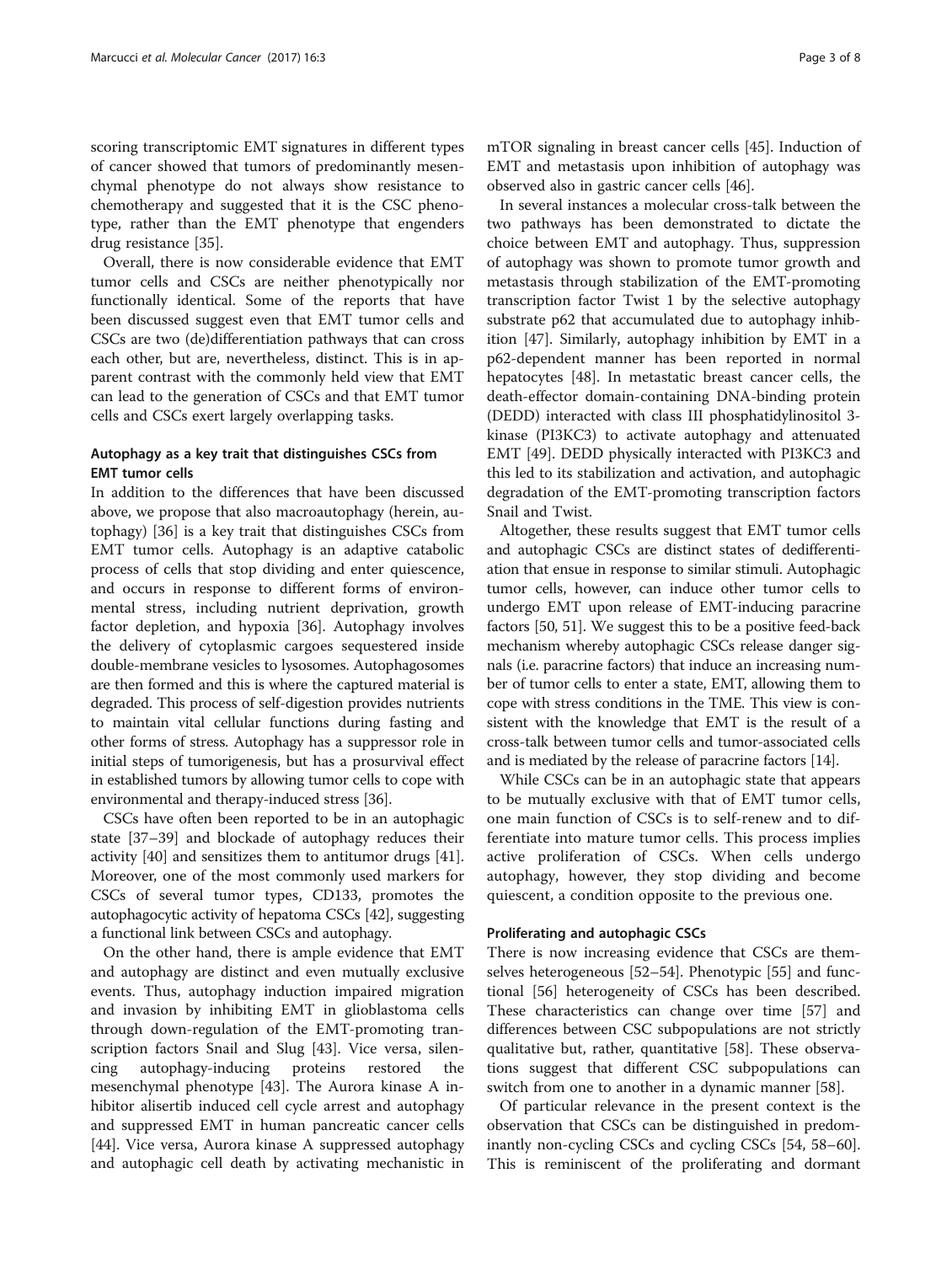subpopulations of somatic stem cells, with the dormant stem cell pool representing the most primitive stem cells [[55\]](#page-6-0). Cycling CSCs are associated with cytokine production and cytokine receptor expression and this may be causally related with their replicative potential [[61\]](#page-6-0).

We propose that autophagic CSCs correspond to the non-cycling CSC subpopulation. To this regard, in squamous cell carcinoma, two CSC subpopulations have been identified on the basis of their capacity to promote tumor growth or invasion and metastasis, respectively. FGFR 1 inhibition reduced tumor growth without blocking metastasis, whereas PDGFR  $\alpha$  inhibition reduced invasion and metastasis, but not tumor growth [\[62](#page-6-0)]. PDGFR signaling had been previously shown to induce formation of CSCs from non-CSCs [\[63](#page-6-0)]. Interestingly, PDGFR signaling has been reported to be an essential promoter of hypoxia-induced autophagy in tumor cells by prolonging the half-life of hypoxia-inducible factor- $1\alpha$  [\[64](#page-7-0)]. This lends support to our view that non-cycling CSCs are in an autophagic state.

In squamous cell carcinoma CSCs the choice between cycling and non-cycling state is induced by TGF-β, which bestows the properties of the non-cycling subpopulation [[65\]](#page-7-0). While non-responding CSCs proliferated faster and accelerated tumor growth, TGF-β-responding progenies invaded and showed increased protection against anti-cancer drugs.

Regarding the functions of cycling and non-cycling CSCs, we have already referred to reports suggesting that the cycling subpopulation accelerates tumor growth, while the non-cycling, possibly autophagic one, promotes invasion, migration and metastasis [[60](#page-6-0), [62](#page-6-0), [65](#page-7-0)]. Several other reports are in accordance with these results [[7,](#page-5-0) [33](#page-6-0), [66](#page-7-0)], some suggesting that the cycling subpopulation has a predominantly epithelial phenotype in contrast to the predominantly mesenchymal phenotype of the non-cycling subpopulation [\[33](#page-6-0), [60\]](#page-6-0). Moreover, mesenchymal-like breast CSCs were characterized as CD24<sup>−</sup> CD44<sup>+</sup> , primarily quiescent and located at the tumor-invasive front, whereas epithelial-like CSCs expressed aldehyde dehydrogenase, proliferated and were located more centrally within tumors [[60\]](#page-6-0).

Regarding the relationship between cycling and noncycling CSCs, we propose that CSCs develop into one or the other phenotype depending on stimuli from the TME. This view is supported by the observation that CSCs with predominantly epithelial phenotype relied mainly on oxygen metabolism, whereas predominantly mesenchymal CSCs showed decreased mitochondrial mass and membrane potential, consumed less oxygen per cell and produced markedly reduced levels of reactive oxygen species, suggesting that this subpopulation relied mainly on glycolysis for energy production [\[32](#page-6-0)]. Importantly, the shift towards a mesenchymal phenotype was induced by stimuli from the TME like hypoxia or tumor necrosis factor. These results are of interest because CSC heterogeneity may well explain the contradictory results on CSC metabolism, with several reports showing oxidative phosphorylation as the predominant energy source, while several others show that CSCs rely on glycolysis for energy production (see, for example, Refs. [[67, 68\]](#page-7-0)).

## From EMT tumor cells to CSCs: What roads are taken?

As we have already discussed, it has been shown that EMT can give rise to CSCs [[6,](#page-5-0) [21\]](#page-6-0). EMT tumor cells and CSCs have also been reported to have similar functions, although some results discussed above contrast this view [[30, 31](#page-6-0)]. Moreover, most recent evidence has put into question that EMT tumor cells can metastasize [\[69, 70](#page-7-0)]. Yet, if we accept the view that there are two major subpopulations of CSCs, a cycling and a non-cycling one, then we have to address the issue as to which is the relationship between EMT tumor cells and these CSC subpopulations, and between the CSC subpopulations themselves. We have proposed that cycling and noncycling CSCs are the result of different classes of cues from the TME. In support, it has been demonstrated that CSCs may display a background of genetic instability that is similar to that of differentiated tumor cells suggesting that, at least in some cases, environmental cues may play the predominant, if not the sole role in giving rise to CSCs [\[71\]](#page-7-0). This does not exclude, however, that in other instances stimuli from the TME may interact with a background of genetic instability. On the other hand, we have not addressed the issue as to whether the two subpopulations represent two consecutive steps of a single developmental pathway or if they are the result of two different developmental pathways. Moreover, before illustrating possible models that can accommodate acquired knowledge, it is important to mention that both EMT tumor cells as well as CSCs can derive from and can revert back to differentiated tumor cells [[72](#page-7-0), [73](#page-7-0)].

Given that knowledge, we propose two models that can explain the relationship between EMT and the two main CSC subpopulations, non-cycling, autophagic CSCs and cycling CSCs. We refer to the first model as the branching model (Fig. [1a\)](#page-4-0). In this model, EMT tumor cells give rise to the cycling CSC compartment in response to paracrine factors within a niche of the TME that is conducive to the development of this CSC subpopulation. Alternatively, EMT tumor cells give rise to the non-cycling, autophagic CSC compartment in response to environmental cues that are represented by stress conditions such as nutrient shortage, mechanical stress, hypoxia etc. It is possible that this is a default pathway that occurs in the absence of paracrine factors.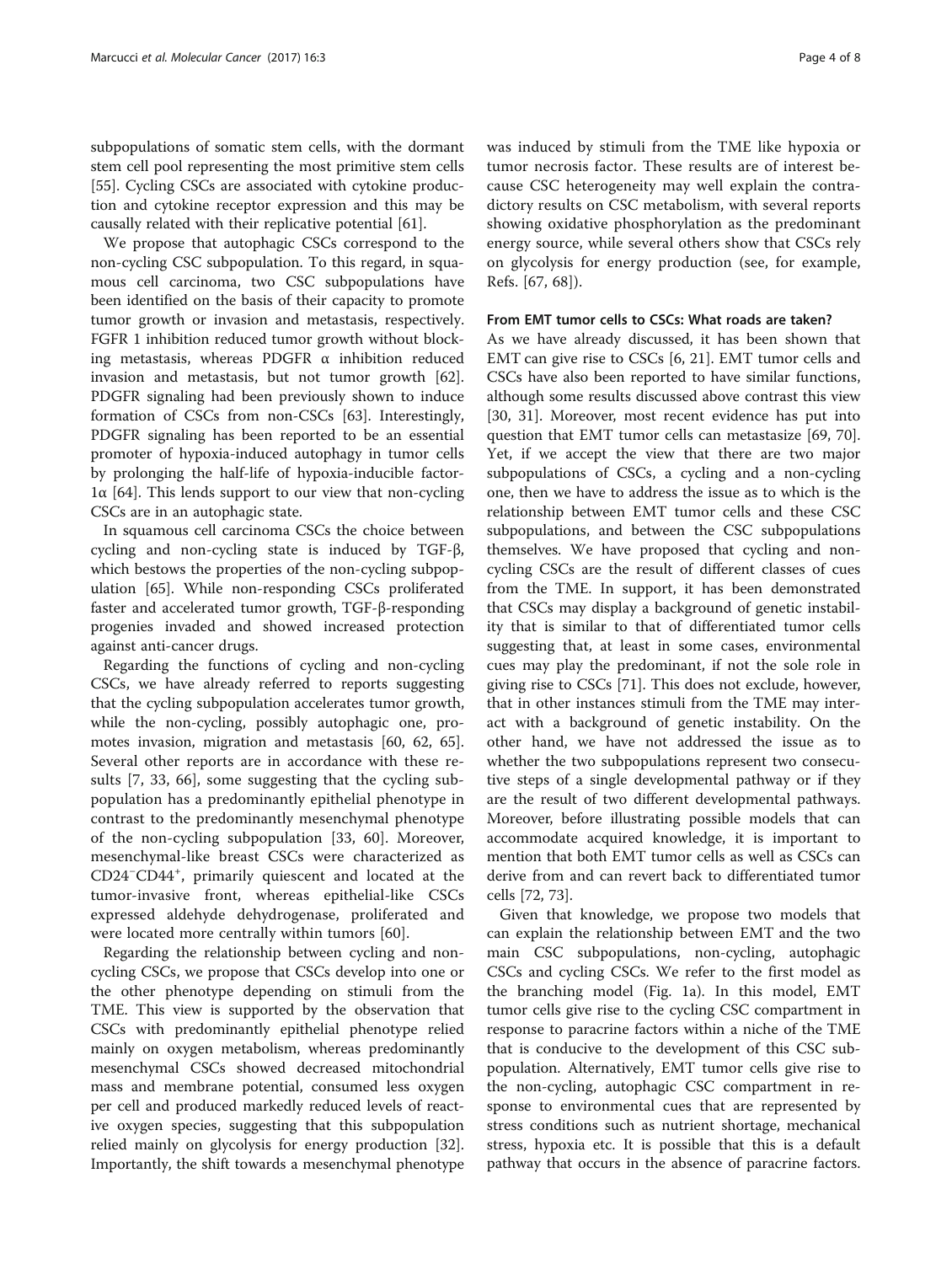<span id="page-4-0"></span>

EMT tumor cells that are not diverted into one of the two pathways may remain in their state or may even revert back to differentiated tumor cells.

The second, hierarchical, model (Fig. 1b) is more traditional and has already been proposed for both somatic stem cells as well as CSCs [[55](#page-6-0), [73\]](#page-7-0). Here, EMT tumor cells are induced to become autophagic CSCs in response to cues from the TME. Once these stimuli are relieved and/ or are replaced by paracrine factors, autophagic CSCs become cycling (progenitor) CSCs that self-renew and replenish the pool of differentiated tumor cells. Both models foresee the possibility of bidirectional conversion, i.e. from EMT tumor cells to CSCs and vice versa [[74\]](#page-7-0). The latter model is more consistent with a traditional view of stem cell and CSC development and differentiation, while the former is better apt to explain the consequences of regional differences of the TME in giving rise to one or the other CSC subpopulation [[60](#page-6-0)].

# Conclusions

In this article we reviewed the differences between EMT tumor cells and CSCs and proposed two models to

explain the cross-talk between EMT tumor cells and two main CSC subpopulations, one non-cycling and autophagic, the other cycling. It is likely, however, that the differences between differentiated tumor cells, EMT tumor cells, and CSC subpopulations are not strict. Thus, it has been demonstrated that EMT tumor cells can exist in different transitions states, from cells with a predominantly epithelial phenotype to cells with a predominantly mesenchymal phenotype [[75](#page-7-0)]. Similarly, it is conceivable that EMT tumor cells acquire characteristics of autophagic CSCs (i.e. activation of autophagy-related gene products) while not entirely losing those of EMT tumor cells, and reacquire predominantly epithelial characteristics when they develop into cycling CSCs. The phenotypic heterogeneity of CSCs supports this possibility [[55\]](#page-6-0). The existence of phenotypic transition states would also imply functional transition states as regards the capacity to invade, migrate and metastasize, resist to apoptosis and antitumor drugs, or to self-renew and differentiate into mature tumor cells.

One key aspect that remains to be addressed concerns the therapeutic consequences deriving from these insights.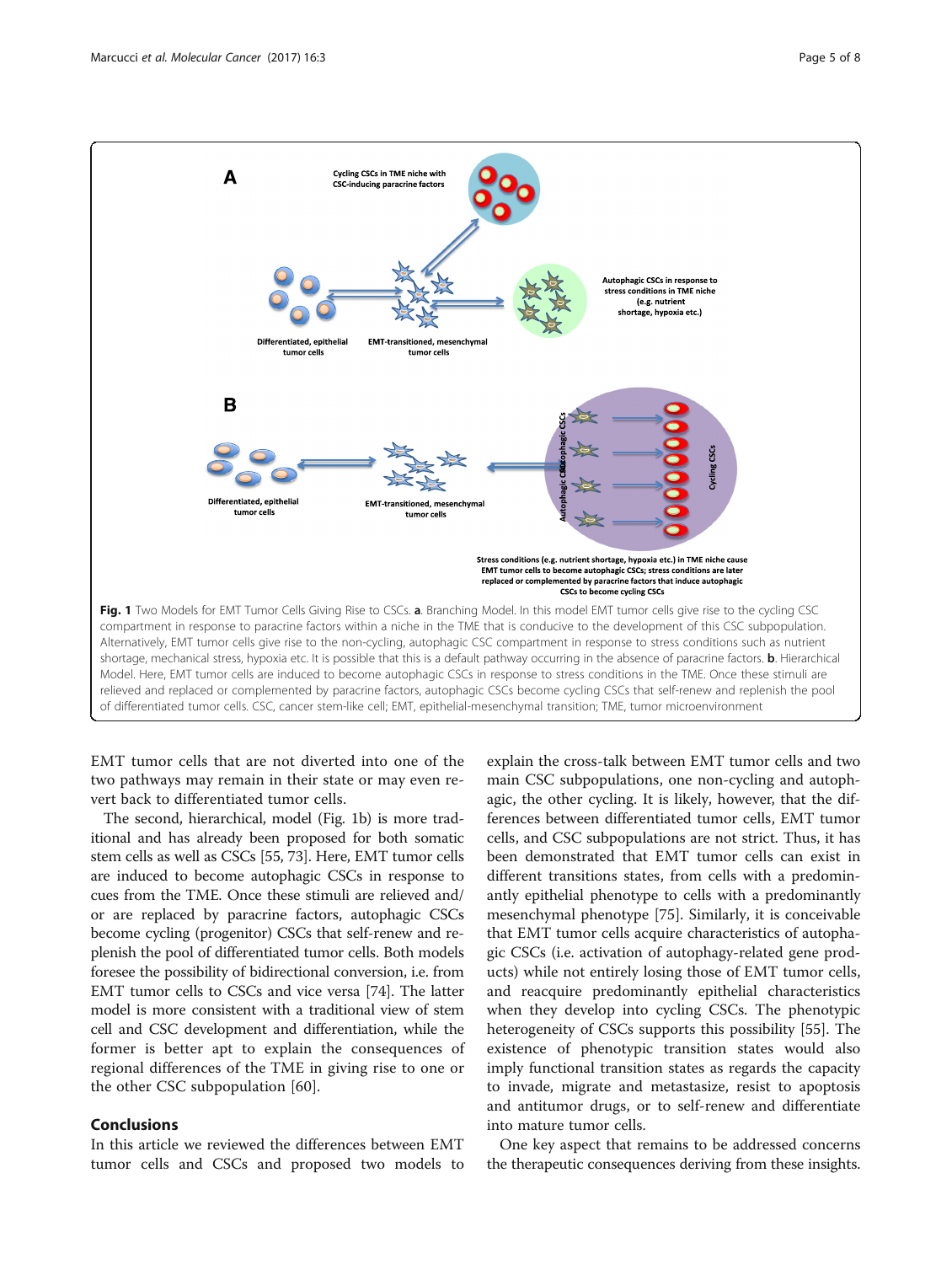<span id="page-5-0"></span>Given the heterogeneity of the tumor cell population that encompasses differentiated tumor cells, EMT tumor cells, and CSC subpopulations, it appears unlikely that tumor eradication can be achieved without targeting each of these different tumor cell populations. We ignore, however, whether cytotoxic drugs are equally active on differentiated tumor cells and on cycling CSCs. Moreover, we don't know whether anti-CSC compounds that are in active clinical development [[27\]](#page-6-0), including monoclonal antibodies against putative CSC markers [[76](#page-7-0)–[78\]](#page-7-0), are equally active on cycling and non-cycling CSCs. Likewise, we don't know whether compounds that are potentially active on both EMT tumor cells and CSCs are equally active on both populations and on CSC subpopulations. Progress in these directions is warranted. Nevertheless, available knowledge has allowed for the preclinical testing of combination therapies that target some of these tumor cell populations. For instance, while curcumin has antitumor effects but, at the same time, promotes the development of autophagic CSCs, these cells could be depleted by targeting a CSC marker [[79](#page-7-0)]. The combination of a chemotherapeutic drug (temozolomide) targeting cycling tumor cells with a drug targeting quiescent tumor cells has yielded promising results in a genetically engineered mouse model of glioblastoma [[80\]](#page-7-0). Combination of a glycolytic inhibitor targeting glioblastoma CSCs and the cytotoxic drug carmustine significantly impaired the sphere-forming ability of glioblastoma CSCs in vitro and tumor formation in vivo, leading to increase in the overall survival of mice bearing orthotopic inoculation of glioblastoma CSCs [[81\]](#page-7-0). Other similar approaches of combination therapies targeting different tumor cell populations, including CSCs, have been reported [\[53](#page-6-0)]. Eventually, as regards autophagic CSCs, it appears logical to test compounds that inhibit autophagy or induce autophagic cell death in combination with drugs that target the cycling tumor cell compartment (mature tumor cells and cycling CSCs). Compounds that inhibit autophagy and that are being tested as anti-CSC compounds in clinical studies are chloroquine or hydroxychloroquine [[27,](#page-6-0) [82, 83](#page-7-0)], while other compounds of this class are in earlier stages of development [\[84](#page-7-0)].

Further preclinical and, eventually, clinical testing of these or forthcoming combination therapies will tell us if our increasing knowledge of EMT and CSC biology can translate into improved therapeutic efficacy.

#### Abbreviations

CSC: Cancer stem-like cell; DEDD: Domain-containing DNA-binding protein; EMT: Epithelial-mesenchymal transition; EMT tumor cells: Epithelialmesenchymal transitioned tumor cell; ESA: Epithelial specific antigen; mTOR: Mammalian target of rapamycin; PDGFR: Platelet-derived growth factor receptor; PI3KC3: Class III phosphatidylinositol 3-kinase; Prrx1: Paired related homeobox 1; TME: Tumor microenvironment

## Acknowledgements

Not applicable.

### Funding

This activity was not supported by any specific grant from funding agencies in the public, commercial, or not-for-profit sectors.

#### Availability of data and materials

Not applicable.

#### Authors' contributions

FM, PG and CR designed the review content and wrote the review. All authors read and approved the final manuscript.

#### Competing interests

The authors declare that they have no competing interests.

#### Consent for publication

Not applicable.

## Ethics approval and consent to participate

Not applicable.

#### Author details

<sup>1</sup>Dipartimento di Scienze Farmacologiche e Biomolecolari, University of Milano, via Trentacoste 2, 20133 Milan, Italy. <sup>2</sup>Brighton & Sussex Medical School, Trafford Centre, University of Sussex, Falmer, Brighton BN1 9RY, UK.

## Received: 1 October 2016 Accepted: 19 December 2016 Published online: 30 January 2017

#### References

- 1. Thiery JP, Acloque H, Huang RY, Nieto MA. Epithelial-mesenchymal transitions in development and disease. Cell. 2009;139:871–90.
- 2. Kalluri R. EMT: when epithelial cells decide to become mesenchymal-like cells. J Clin Invest. 2009;119:1417–9.
- 3. Polyak K, Weinberg RA. Transitions between epithelial and mesenchymal states: acquisition of malignant and stem cell traits. Nat Rev Cancer. 2009;9:265–73.
- 4. Singh A, Settleman J. EMT, cancer stem cells and drug resistance: an emerging axis of evil in the war on cancer. Oncogene. 2010;29:4741–51.
- 5. Reya T, Morrison SJ, Clarke MF, Weissman IL. Stem cells, cancer, and cancer stem cells. Nature. 2001;414:105–11.
- 6. Hermann PC, Huber SL, Herrler T, Aicher A, Ellwart JW, Guba M, et al. Distinct populations of cancer stem cells determine tumor growth and metastatic activity in human pancreatic cancer. Cell Stem Cell. 2007;1:313–23.
- 7. Pattabiraman DR, Weinberg RA. Tackling the cancer stem cells what challenges do they pose? Nat Rev Drug Discov. 2014;13:497–512.
- 8. Avgustinova A, Benitah SA. The epigenetics of tumour initiation: cancer stem cells and their chromatin. Curr Opin Genet Dev. 2016;36:8–15.
- 9. Shukla S, Meeran SM. Epigenetics of cancer stem cells: Pathways and therapeutics. Biochim Biophys Acta. 2014;1840:3494–502.
- 10. Greaves M, Maley CC. Clonal evolution in cancer. Nature. 2012;481:306–13.
- 11. Wallin JJ, Guan J, Edgar KA, Zhou W, Francis R, Torres AC, et al. Active PI3K pathway causes an invasive phenotype which can be reversed or promoted by blocking the pathway at divergent nodes. PLoS One. 2012;7:e36402.
- 12. Lin Y, Dong C, Zhou BP. Epigenetic regulation of EMT: the Snail story. Curr Pharm Des. 2014;20:1698–705.
- 13. Korkaya H, Liu S, Wicha MS. Breast cancer stem cells, cytokine networks, and the tumor microenvironment. J Clin Invest. 2011;121:3804–9.
- 14. Marcucci F, Bellone M, Caserta CA, Corti A. Pushing tumor cells towards a malignant phenotype. Stimuli from the microenvironment, intercellular communications and alternative roads. Int J Cancer. 2014;135:1265–76.
- 15. Marcucci F, Stassi G, De Maria R. Epithelial-mesenchymal transition: a new target in anticancer drug discovery. Nat Rev Drug Discov. 2016;15:311–25.
- 16. Asiedu MK, Beauchamp-Perez FD, Ingle JN, Behrens MD, Radisky DC, Knutson KL. AXL induces epithelial to mesenchymal transition and regulates the function of breast cancer stem cells. Oncogene. 2014;33:1316–24.
- 17. Takebe N, Miele L, Harris PJ, Jeong W, Bando H, Kahn M, et al. Targeting Notch, Hedgehog, and Wnt pathways in cancer stem cells: clinical update. Nat Rev Clin Oncol. 2015;12:445–64.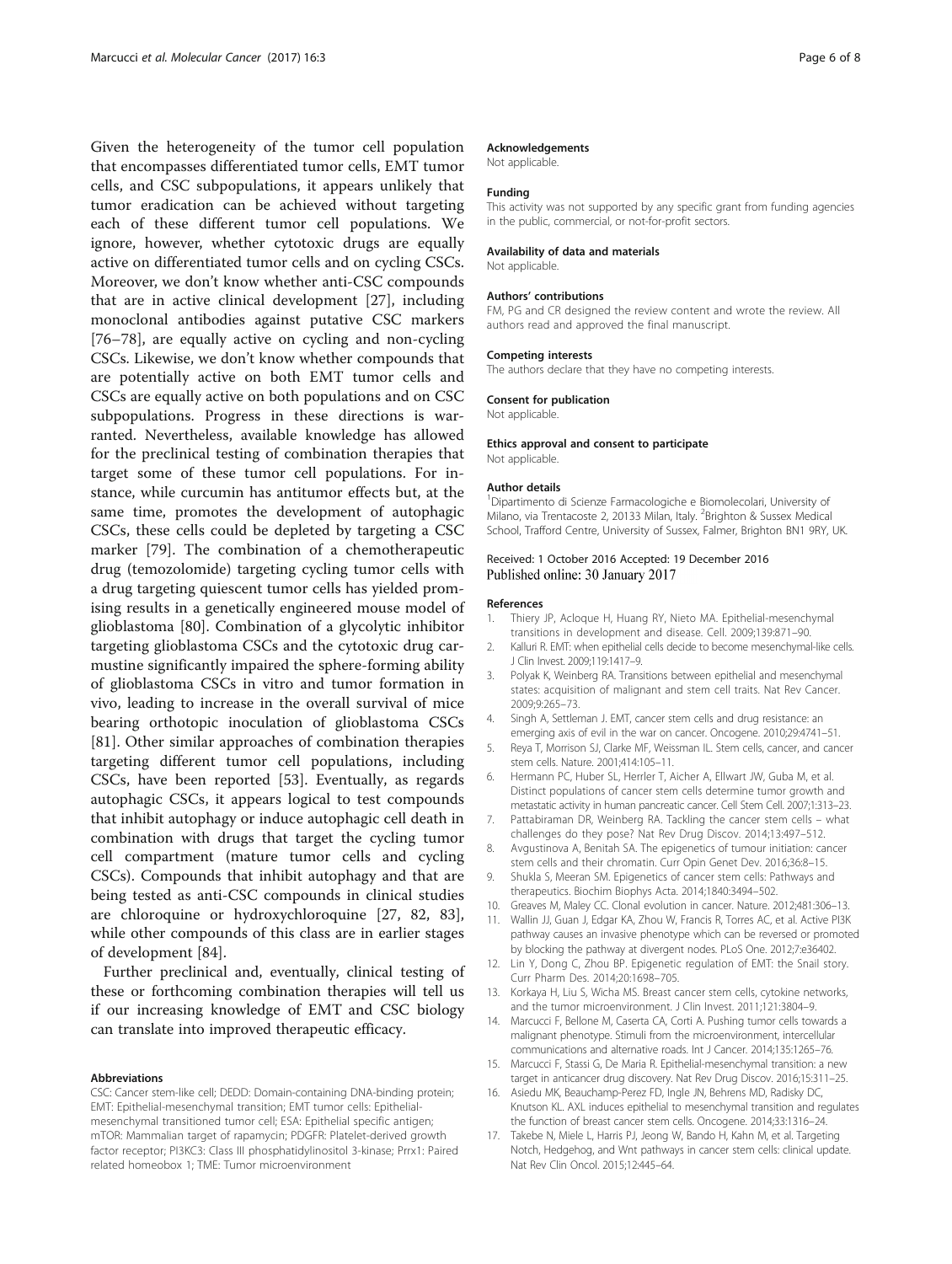- <span id="page-6-0"></span>18. Lim YC, Kang HJ, Moon JH. C-Met pathway promotes self-renewal and tumorigenecity of head and neck squamous cell carcinoma stem-like cell. Oral Oncol. 2014;50:633–9.
- 19. Sette G, Salvati V, Memeo L, Fecchi K, Colarossi C, Di Matteo P, et al. EGFR inhibition abrogates leiomyosarcoma cell chemoresistance through inactivation of survival pathways and impairment of CSC potential. PLoS One. 2012;7:e46891.
- 20. Fillmore CM, Gupta PB, Rudnick JA, Caballero S, Keller PJ, Lander ES, et al. Estrogen expands breast cancer stem-like cells through paracrine FGF/Tbx3 signaling. Proc Natl Acad Sci U S A. 2010;107:21737–42.
- 21. Mani SA, Guo W, Liao M-J, Eaton EN, Ayyanan A, Zhou AY, et al. The epithelialmesenchymal transition generates cells with properties of stem cells. Cell. 2008;133:704–15.
- 22. Keysar SB, Le PN, Miller B, Jackson BC, Eagles JR, Nieto C, et al. Regulation of head and neck squamous cancer stem cells by PI3K and SOX2. J Natl Cancer Inst. 2016. doi:[10.1093/jnci/djw189.](http://dx.doi.org/10.1093/jnci/djw189)
- 23. Lu H, Clauser KR, Tam WL, Fröse J, Ye X, Eaton EN, et al. A breast cancer stem cell niche supported by juxtacrine signalling from monocytes and macrophages. Nat Cell Biol. 2014;16:1105–17.
- 24. Thakur R, Trivedi R, Rastogi N, Singh M, Mishra DP. Inhibition of STAT3, FAK and Src mediated signaling reduces cancer stem cell load, tumorigenic potential and metastasis in breast cancer. Sci Rep. 2015;5:10194.
- 25. Zhang L, Zhang L, Li H, Ge C, Zhao F, Tian H, et al. CXCL3 contributes to CD133(+) CSCs maintenance and forms a positive feedback regulation loop with CD133 in HCC via Erk1/2 phosphorylation. Sci Rep. 2016;6:27426.
- 26. Zhang Z, Duan Q, Zhao H, Liu T, Wu H, Shen Q, et al. Gemcitabine treatment promotes pancreatic cancer stemness through the Nox/ROS/NF-κB/STAT3 signaling cascade. Cancer Lett. 2016;382:53–63.
- 27. Marcucci F, Rumio C, Lefoulon F. Anti-cancer stem-like cell compounds in clinical development – an overview and critical appraisal. Front Oncol. 2016;6:115.
- 28. Gupta PB, Onder TT, Jiang G, Tao K, Kuperwasser C, Weinberg RA, Lander ES. Identification of selective inhibitors of cancer stem cells by high-throughput screening. Cell. 2009;138:645–59.
- 29. Kuo SZ, Blair KJ, Rahimy E, Kiang A, Abhold E, Fan JB, et al. Salinomycin induces cell death and differentiation in head and neck squamous cell carcinoma stem cells despite activation of epithelial-mesenchymal transition and Akt. BMC Cancer. 2012;12:556.
- 30. Ocaña OH, Córcoles R, Fabra A, Moreno-Bueno G, Acloque H, Vega S, et al. Metastatic colonization requires the repression of the epithelialmesenchymal transition inducer Prrx1. Cancer Cell. 2012;22:709–24.
- 31. Celià-Terrassa T, Meca-Cortés O, Mateo F, De Paz Martínez A, Rubio N, Arnal-Estapé A, et al. Epithelial-mesenchymal transition can suppress major attributes of human epithelial tumor-initiating cells. J Clin Invest. 2010;122:1849–68.
- 32. Gammon L, Biddle A, Heywood HK, Johannessen AC, Mackenzie IC. Sub-sets of cancer stem cells differ intrinsically in their patterns of oxygen metabolism. PLoS One. 2013;8:e62493.
- 33. Biddle A, Liang X, Gammon L, Fazil B, Harper LJ, Emich H, et al. Cancer stem cells in squamous cell carcinoma switch between two distinct phenotypes that are preferentially migratory or proliferative. Cancer Res. 2011;71:5317–26.
- 34. Pomp V, Leo C, Mauracher A, Korol D, Guo W, Varga Z. Differential expression of epithelial-mesenchymal transition and stem cell markers in intrinsic subtypes of breast cancer. Breast Cancer Res Treat. 2015;154:45–55.
- 35. Tan TZ, Miow QH, Miki Y, Noda T, Mori S, Huang RY, et al. Epithelial-mesenchymal transition spectrum quantification and its efficacy in deciphering survival and drug responses of cancer patients. EMBO Mol Med. 2014;6:1279–93.
- 36. Levine B, Kroemer G. Autophagy in the pathogenesis of disease. Cell. 2008;132:27–42.
- 37. Ojha R, Bhattacharyya S, Singh SK. Autophagy in cancer stem cells: A potential link between chemoresistance, recurrence, and metastasis. Biores Open Access. 2015;4:97–108.
- 38. Altman JK, Szilard A, Goussetis DJ, Sassano A, Colamonici M, Gounaris E, et al. Autophagy is a survival mechanism of acute myeloid leukemia precursors during dual mTORC2/mTORC1 targeting. Clin Cancer Res. 2014;20:2400–9.
- 39. Rausch V, Liu L, Apel A, Rettig T, Gladkich J, Labsch S, et al. Autophagy mediates survival of pancreatic tumour-initiating cells in a hypoxic microenvironment. J Pathol. 2012;227:325–35.
- 40. Yang MC, Wang HC, Hou YC, Tung HL, Chiu TJ, Shan YS. Blockade of autophagy reduces pancreatic cancer stem cell activity and potentiates the tumoricidal effect of gemcitabine. Mol Cancer. 2015;14:179.
- 41. Rothe K, Lin H, Lin KB, Leung A, Wang HM, Malekesmaeili M, et al. The core autophagy protein ATG4B is a potential biomarker and therapeutic target in CML stem/progenitor cells. Blood. 2014;123:3622–34.
- 42. Chen H, Luo Z, Dong L, Tan Y, Yang J, Feng G, et al. Wang, CD133/prominin-1 mediated autophagy and glucose uptake beneficial for hepatoma cell survival. PLoS One. 2013;8:e56878.
- 43. Catalano M, D'Alessandro G, Lepore F, Corazzari M, Caldarola S, Valacca C, et al. Autophagy induction impairs migration and invasion by reversing EMT in glioblastoma cells. Mol Oncol. 2015;9:1612–25.
- 44. Wang F, Li H, Yan XG, Zhou ZW, Yi ZG, He ZX, et al. Alisertib induces cell cycle arrest and autophagy and suppresses epithelial-to-mesenchymal transition involving PI3K/Akt/mTOR and sirtuin 1-mediated signaling pathways in human pancreatic cancer cells. Drug Des Devel Ther. 2015;9:575–601.
- 45. Xu LZ, Long ZJ, Peng F, Liu Y, Xu J, Wang C, et al. Aurora kinase a suppresses metabolic stress-induced autophagic cell death by activating mTOR signaling in breast cancer cells. Oncotarget. 2014;5:7498–511.
- 46. Qin W, Li C, Zheng W, Guo Q, Zhang Y, Kang M, et al. Inhibition of autophagy promotes metastasis and glycolysis by inducing ROS in gastric cancer cells. Oncotarget. 2015;6:39839–54.
- 47. Qiang L, Zhao B, Ming M, Wang N, He T-C, Hwang S, et al. Regulation of cell proliferation and migration by p62 through stabilization of Twist1. Proc Natl Acad Sci U S A. 2014;111:9241–6.
- 48. Grassi G, Di Caprio G, Santangelo L, Fimia GM, Cozzolino AM, Komatsu M, et al. Autophagy regulates hepatocyte identity and epithelial-tomesenchymal and mesenchymal-to-epithelial transitions promoting Snail degradation. Cell Death Dis. 2015;6:e1880.
- 49. Lv Q, Wang W, Xue J, Hua F, Mu R, Lin H, et al. DEDD interacts with PI3KC3 to activate autophagy and attenuate epithelial–mesenchymal transition in human breast cancer. Cancer Res. 2012;72:3238–50.
- 50. Lock R, Kenific CM, Leidal AM, Salas E, Debnath J. Autophagy-dependent production of secreted factors facilitates oncogenic RAS-driven invasion. Cancer Discov. 2014;4:466–79.
- 51. Zhu H, Wang D, Zhang L, Xie X, Wu Y, Liu Y, et al. Upregulation of autophagy by hypoxia-inducible factor-1α promotes EMT and metastatic ability of CD133<sup>+</sup> pancreatic cancer stem-like cells during intermittent hypoxia. Oncol Rep. 2014;32:935–42.
- 52. Poleszczuk J, Hahnfeldt P, Enderling H. Evolution and phenotypic selection of cancer stem cells. PLoS Comput Biol. 2015;11:e1004025.
- 53. Yang T, Rycaj K, Liu ZM, Tang DG. Cancer stem cells: constantly evolving and functionally heterogeneous therapeutic targets. Cancer Res. 2014;74:2922–7.
- 54. Roth S, Fodde R. Quiescent stem cells in intestinal homeostasis and cancer. Cell Commun Adhes. 2011;18:33–44.
- 55. Tang DG. Understanding cancer stem cell heterogeneity and plasticity. Cell Res. 2012;22:457–72.
- 56. Leth-Larsen R, Terp MG, Christensen AG, Elias D, Kühlwein T, Jensen ON, et al. Functional heterogeneity within the CD44 high human breast cancer stem cell-like compartment reveals a gene signature predictive of distant metastasis. Mol Med. 2012;18:1109–21.
- 57. Oktem G, Bilir A, Uslu R, Inan SV, Demiray SB, Atmaca H, et al. Expression profiling of stem cell signaling alters with spheroid formation in CD133high/ CD44high prostate cancer stem cells. Oncol Lett. 2014;7:2103–9.
- 58. Mukhopadhyay P, Farrell T, Sharma G, McGuire TR, O'Kane B, Sharp JG. Heterogeneity of functional properties of clone 66 murine breast cancer cells expressing various stem cell phenotypes. PLoS One. 2013;8:e78725.
- 59. Zhang B, Li L, Ho Y, Li M, Marcucci G, Tong W, et al. Heterogeneity of leukemia-initiating capacity of chronic myelogenous leukemia stem cells. J Clin Invest. 2016;126:975–91.
- 60. Liu S, Cong Y, Wang D, Sun Y, Deng L, Liu Y, et al. Breast cancer stem cells transition between epithelial and mesenchymal states reflective of their normal counterparts. Stem Cell Reports. 2013;2:78–91.
- 61. Levina V, Marrangoni AM, DeMarco R, Gorelik E, Lokshin AE. Drug-selected human lung cancer stem cells: cytokine network, tumorigenic and metastatic properties. PLoS One. 2008;3:e3077.
- 62. da Silva-Diz V, Simón-Extremera P, Bernat-Peguera A, de Sostoa J, Urpí M, Penín RM, et al. Cancer stem-like cells act via distinct signaling pathways in promoting late stages of malignant progression. Cancer Res. 2016;76:1245–59.
- 63. Tam WL, Lu H, Buikhuisen J, Soh BS, Lim E, Reinhardt F, et al. Protein kinase C α is a central signaling node and therapeutic target for breast cancer stem cells. Cancer Cell. 2013;24:347–64.